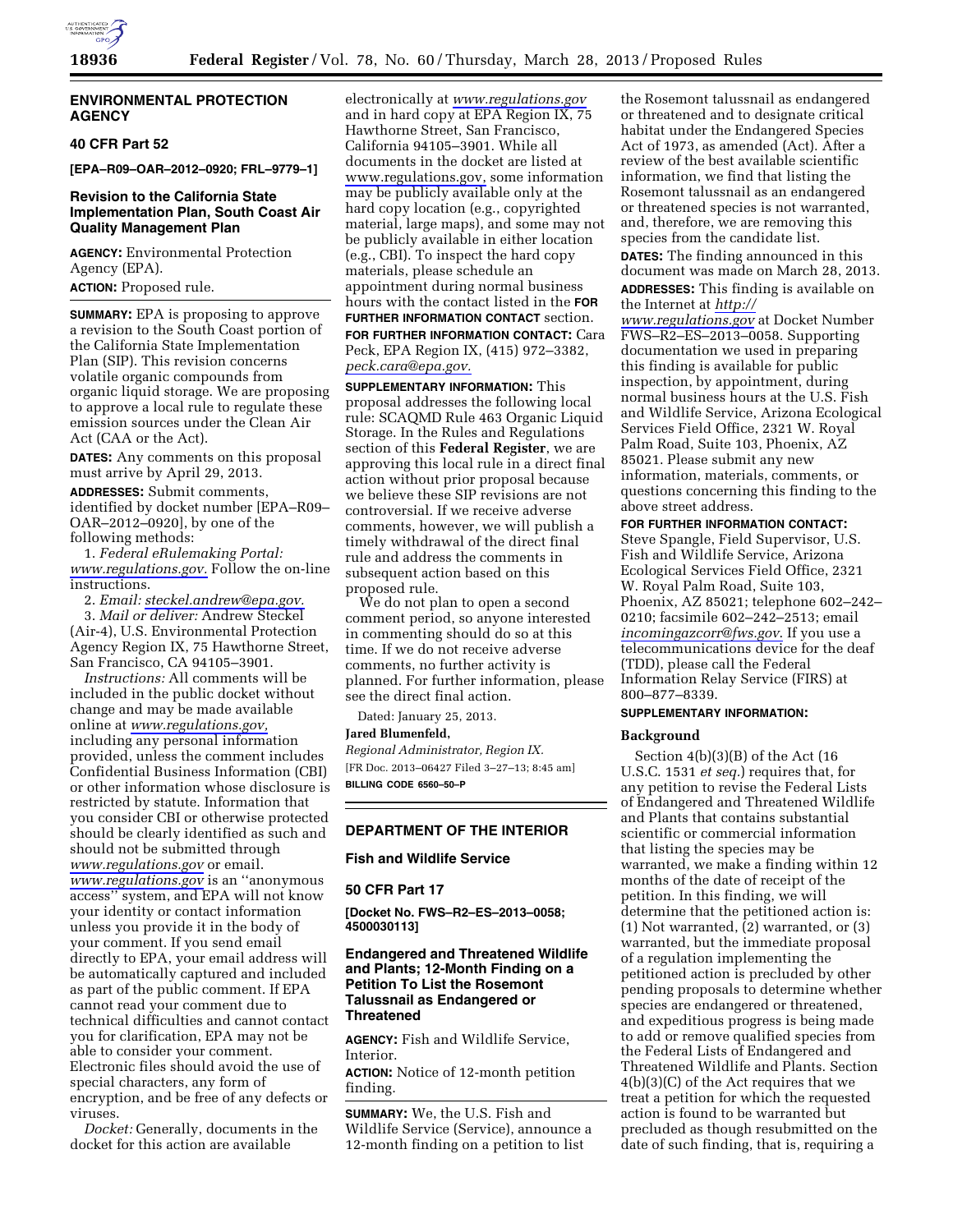subsequent finding to be made within 12 months. We must publish these 12 month findings in the **Federal Register**.

This section summarizes the information we evaluated in order to determine that the Rosemont talussnail is not a species or subspecies and cannot be listed as such under the Act, and to remove it from the candidate list. Additional material that we relied on is available in the Species Assessment and Listing Priority Assignment Form for the Rosemont talussnail. This form is available on our national endangered species Web site: *[http://www.fws.gov/](http://www.fws.gov/endangered/) [endangered/](http://www.fws.gov/endangered/)* (search for ''Rosemont talussnail'' in the Species Search box) or from the Federal eRulemaking Portal: *<http://www.regulations.gov>*. In the Search box, enter FWS–R2–ES–2013– 0058, which is the docket number for this rulemaking.

#### *Previous Federal Actions*

On June 24, 2010, we received a petition from the Center for Biological Diversity requesting that Rosemont talussnail be listed as endangered or threatened and that critical habitat be designated under the Act. The petition clearly identified itself as such and included the requisite identification information for the petitioner required at 50 CFR 424.14(a). Our receipt of the petition coincidentally fell within the processing period for our candidate notice of review (CNOR) for Fiscal Year 2010. On November 10, 2010, we included the Rosemont talussnail in the annual CNOR (75 FR 69222) through our own internal candidate assessment process and independent of the petition process, because we had already begun the analysis prior to receiving the petition. Candidate species are species for which we have sufficient information on file to support a proposal to list as endangered or threatened, but for which preparation and publication of a proposal is precluded by higher priority listing actions. However, because we are required to address the petition and make the appropriate findings, even though we already determined the species met the definition of a candidate species, in that same CNOR, we made a 90-day substantial and a 12-month warranted-but-precluded finding for the Rosemont talussnail.

In a December 1, 2011, letter, we informed the petitioner that we had reviewed the information presented in the petition and determined that issuing an emergency regulation temporarily listing the Rosemont talussnail under section 4(b)(7) of the Act was not warranted. We explained that the species had been assigned candidate

status. We also explained that per the Multi-district Litigation Stipulated Settlement Agreement (*WildEarth Guardians* v. *Salazar,* No. 1:10-mc-00377-EGS (D. DC); *Center for Biological Diversity* v. *Salazar,* No. 1:10-mc-00377- EGS (D.DC)), we are required to submit a proposed rule or a not-warranted 12-month finding to the **Federal Register** for the Rosemont talussnail in Fiscal Year 2013, which ends September 30, 2013. This not-warranted 12-month finding and the associated species assessment form fulfill that requirement of the Multi-district Litigation Settlement Agreement.

#### *Species Information*

The Rosemont talussnail was first described as a member of the family Helminthoglyptidae (Phylum Mollusca; Class Gastropoda, Subclass Pulmonata) described by Pilsbry (1939, pp. 348– 349) from the northern end of the Santa Rita Mountains near Rosemont, Pima County, Arizona. Bequaert and Miller (1973, p. 115) and Turgeon *et al.* (1988, p. 146) subsequently recognized the Rosemont talussnail in their respective reviews of mollusks. However, Hoffman *et al.* (2012, pp. 310–313) recently demonstrated that the Rosemont talussnail was described in error and is actually the same species as the Santa Rita talussnail (*Sonorella walkeri*).

Initially, Pilsbry and Ferriss (1923, p. 90) treated the Rosemont talussnail from the northern end of the Santa Rita Mountains (Station 49 near Rosemont) as *Sonorella hesterna* .Pilsbry (1939, p. 349) later described the Rosemont talussnail as a full species, *S. rosemontensis,* based on a single shell collected at Station 49 (Ferriss 1917– 1918, p. 2; Hoffman *et al.* 2012, pp. 1– 2). However, in his description of *S. rosemontensis,* Pilsbry (1939, p. 349) stated, ''It was formerly considered to be identical with *S. hesterna,* but the well developed threads of the embryonic shell apparently indicate a different species. Were it not for the very different verge [male genitalia], this form would hardly be separated from *S. walkeri*.'' Hoffman *et al.* (2012, p. 309) determined that Pilsbry (1939) confused the shell of the specimen he dissected with that of *S. hesterna,* and mistakenly dissected the gentilia from a different species of *Sonorella.* Pilsbry (1939, p. 349) described the genitalia as ''very closely related to *S. arida* \* \* \* being of the same general character.'' Based on his writings, Pilsbry was well aware of the fact that the distinct features of *S. rosemontensis* resembled two different known species.

The disparities in reproductive structures described for the Rosemont

talussnail, *Sonorella rosemontensis,*  were first noted in earnest by Miller (1967, p. 70) where he stated the genitalia ''resemble those of *S. walkeri.''*  In discussing the Pilsbry (1939) description, Miller (1967, p. 70) went on to say that, ''It is probable that he [Pilsbry] dissected a specimen of *S. tumamocensis linearis* by mistake.'' Upon examination of genitalia, Miller (1967, p. 70) stated, ''*S. rosemontenis* is closely related in all respects to *S. walkeri*.'' These anatomical examinations revealed that the Rosemont talussnail, *S. rosemontensis,*  closely resembles the Santa Rita talussnail, *S. walkeri,* strongly suggesting that the Rosemont talussnail may only be a subspecies of or the same species as the Santa Rita talussnail (Miller 1967, p. 70; Miller 1978, p. 115). In fact, the drawing of the reproductive organs of the Rosemont talussnail presented in Miller (1967, p. 260) does not appear to differ in any significant way from the reproductive organs of the Santa Rita talussnail (Hoffman *et al.*  2012, p. 309).

Although it was suggested that the Rosemont talussnail may be a subspecies of the Santa Rita talussnail (Miller 1967, p. 70; Miller 1978, p. 115), there is no information indicating such. A subspecies is a category in biological classification that ranks immediately below a species; it designates a population of a particular geographic region morphologically or genetically distinguishable from other such populations of the same species and capable of interbreeding successfully with them where its range overlaps theirs. Evidence suggests that the Rosemont and Santa Rita talussnail are simply the same species. Hoffman *et al.*  (2012, p. 313) found no discernible differences in the shapes or sizes of the male or female reproductive organs among specimens, nor was there any discernible differences in the shape of the shells between the Rosemont talussnail and the Santa Rita talussnail. Therefore, based on the morphological data and the sympatric range of the Santa Rita and the Rosemont talussnails, Hoffman *et al.* (2012, p. 313) concluded that the Rosemont and Santa Rita talussnail are the same species.

#### *Evaluation of Listable Entity*

Under the Act, a ''species'' is defined as including any subspecies of fish or wildlife or plants, and any distinct population segment (DPS) of any species of vertebrate fish or wildlife which interbreeds when mature (16 U.S.C. 1532(16)).

Based on our review of the best available information, the original